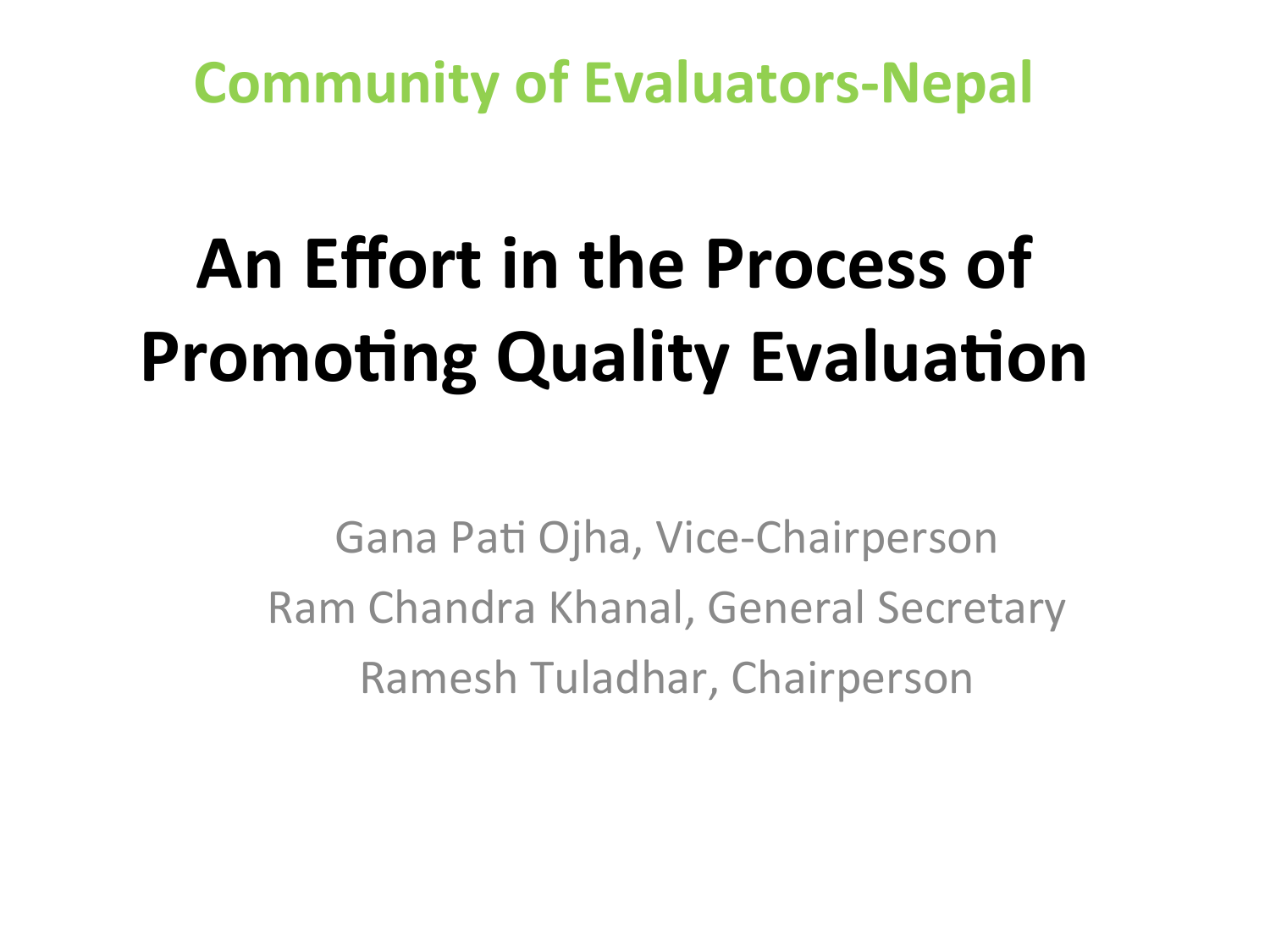#### **Evaluation in National Plan in NEPAL**

| <b>TYP</b>                         | M&E system a result-oriented and utilizing the results in program             |
|------------------------------------|-------------------------------------------------------------------------------|
| $(10-13)$                          | cycle                                                                         |
| <b>TYIP</b>                        | <b>Institutionalized M&amp;E in each sector including Poverty Alleviation</b> |
| $(07-10)$                          | and focus on Gender & Equity issues                                           |
| 10 <sup>th</sup> PLAN<br>$(02-07)$ | <b>Introduced Logical Framework for 20 Development Sectors</b>                |
| 9th PLAN                           | Special Chapter with Vision, Mission and Objective, Structural Set-up         |
| $(97-02)$                          | in all Ministries                                                             |
| 8 <sup>th</sup> PLAN<br>$(92-97)$  | <b>M&amp;E Introduced, Guidelines developed</b>                               |
|                                    |                                                                               |

**EVOLUTION)**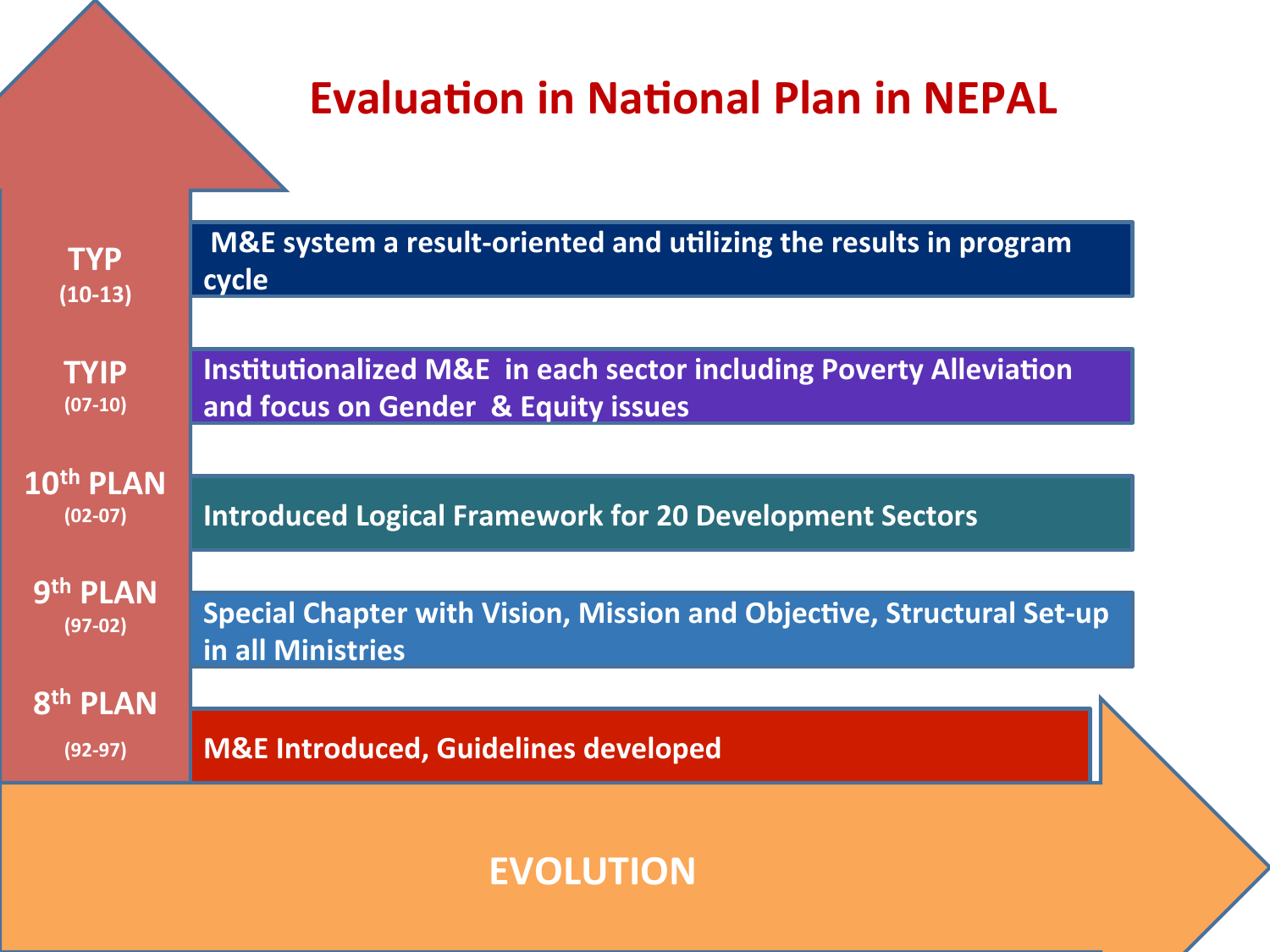# **Evaluators**

- NPC: responsible for government implemented **projects)**
- SWC: responsible for (I)NGO implemented projects
- Evaluation services providers: Consultancy firms **and)individuals)**
- The firms capacity has in doing research rather than **evaluation**
- Few evaluation-focused agencies
- No forum for sharing evaluation knowledge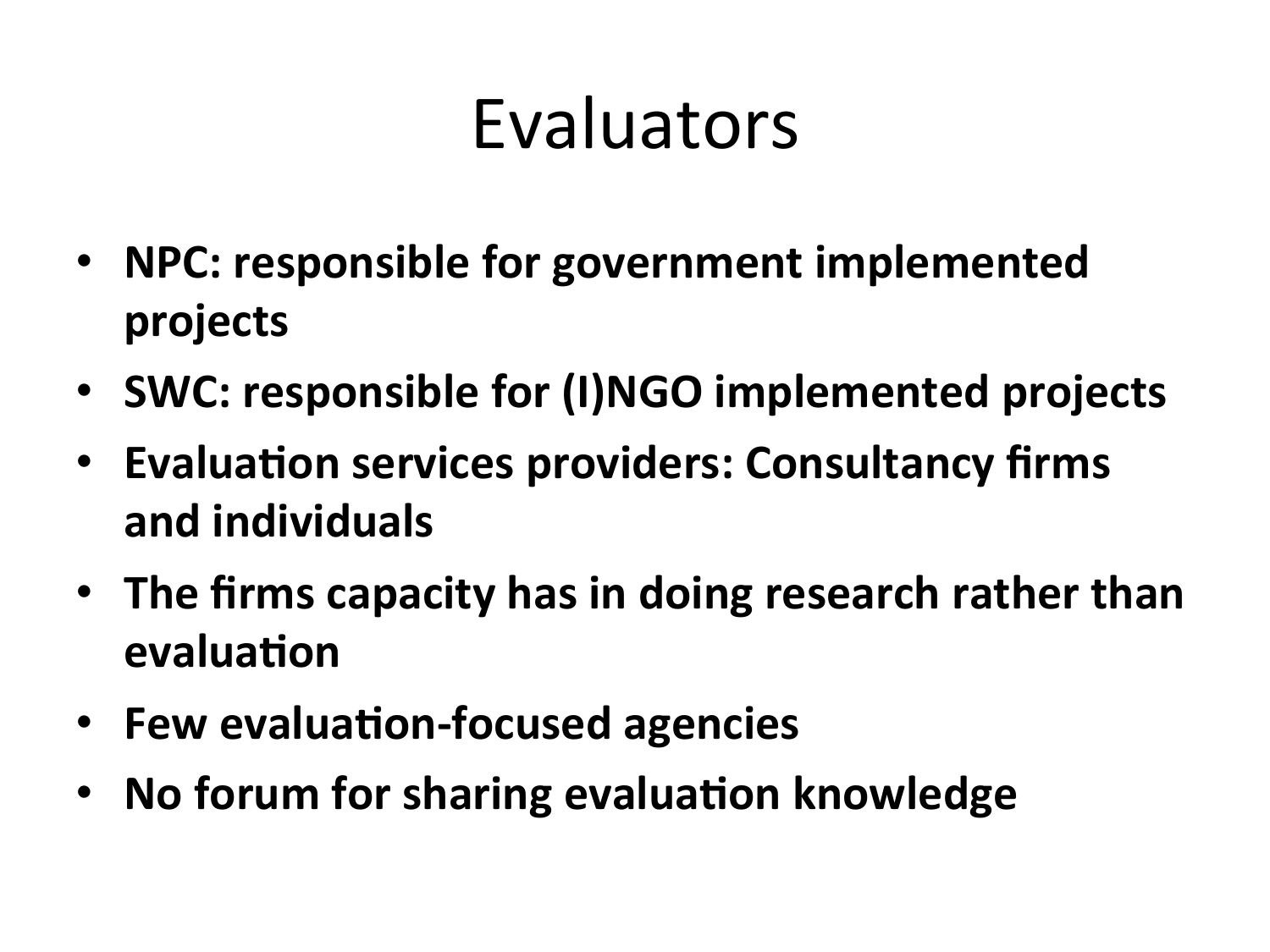# Implementation

- Government efforts limited more to **monitoring)**
- Evaluation of externally funded projects
- Non-utilisation of feedback and low level of **policy)commitment)**
- Evaluation management: M&E staff not trained on how to manage evaluationselecting projects for evaluation, TOR, comments on eval report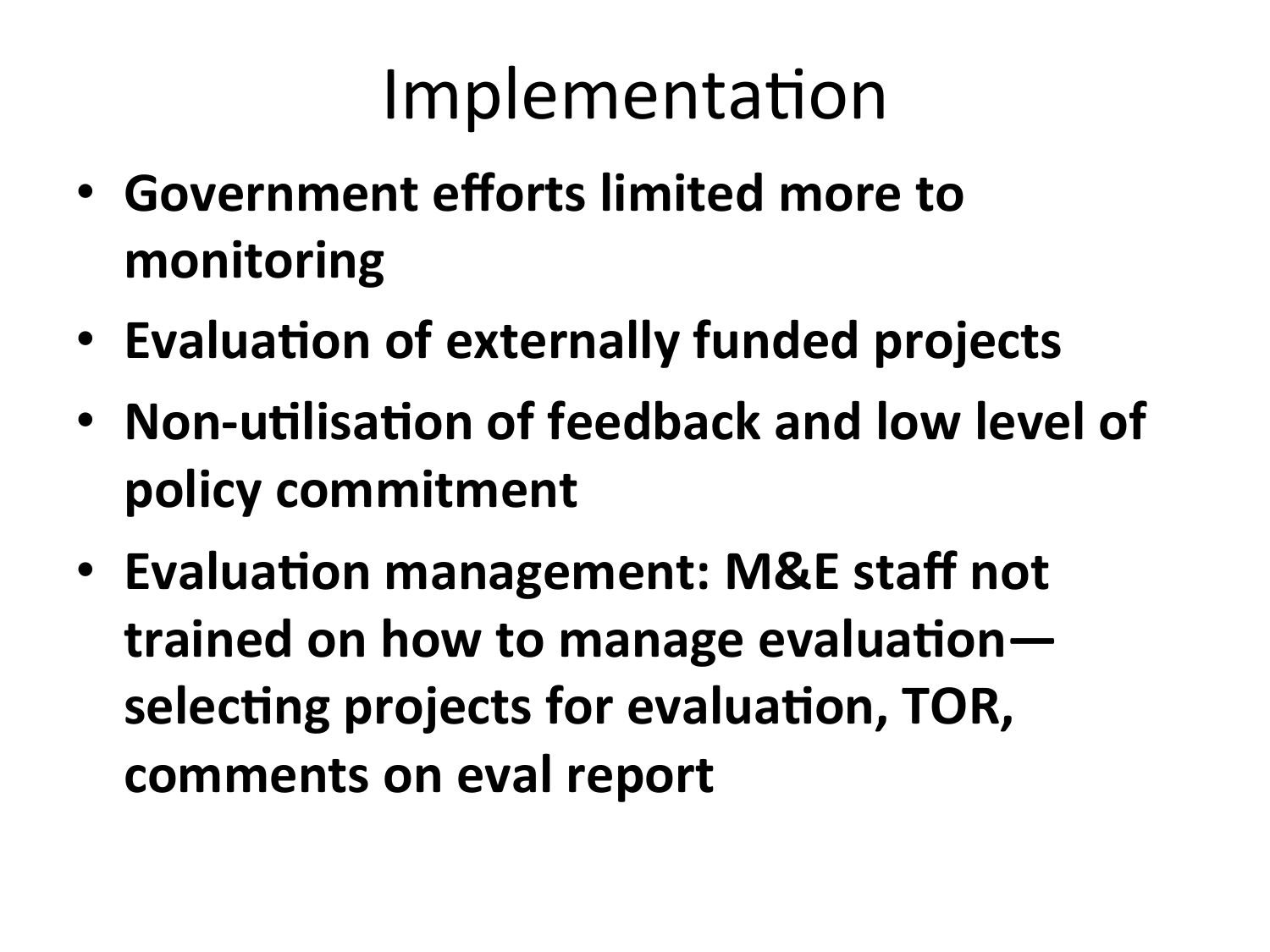# COE-Nepal

- Conceptualised in 2009/10 and Established in 2011
- Purpose: Promotion of evaluation field building
- 3 broad themes: knowledge building, capacity enhancement and promotion of evaluation theories and practices
- Linkages with: CoE-South Asia, EvalPartners, SLEvA, IOCE, SIAS
- Evaluation conclave, training on evaluation management using TESA curriculum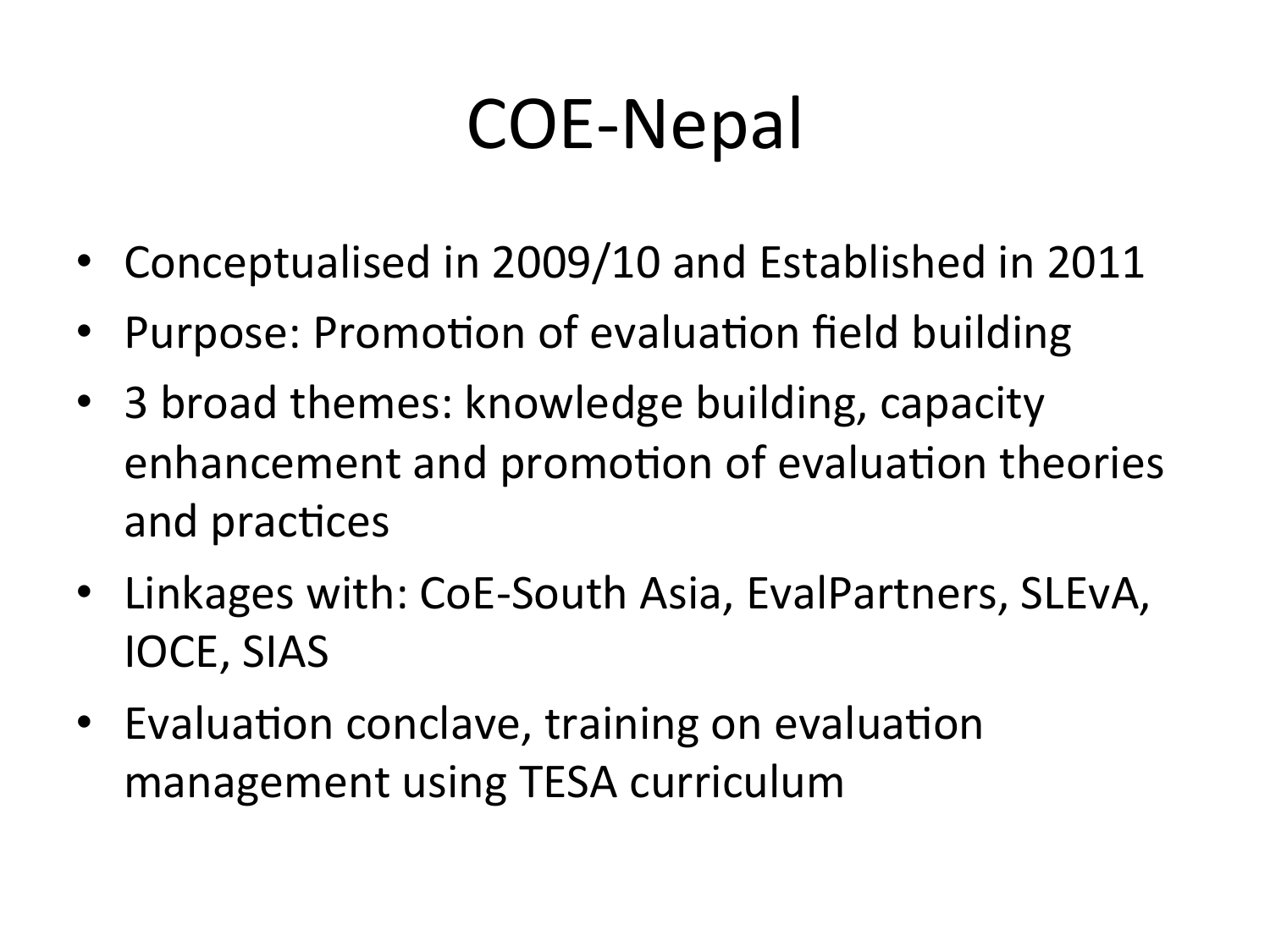# Capacity building

COE members capacity: Participation in

- TESA training
- Other professional development trainings of evaluators on evaluation standards, ethics, norms and code of conducts
- National and international conferences, conclaves, webinars, seminars, and workshops on topics related to evaluation
- Working together in collaborative research on evaluation theory, practices, models, methods and approaches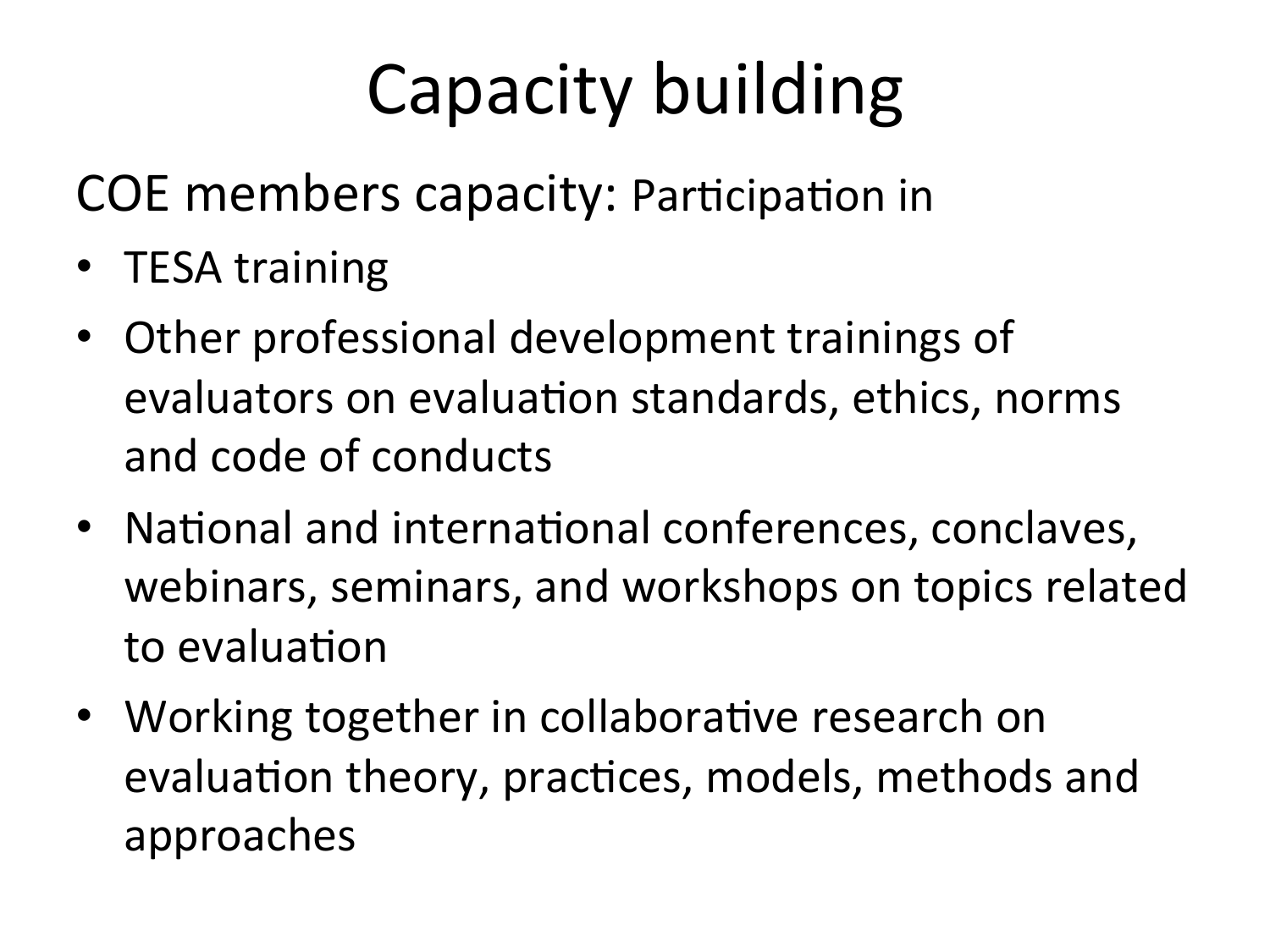### **Innovative Approaches of Interest**

- Appreciative inquiry
- Contribution analysis
- Impact assessment
- Equity-focused evaluation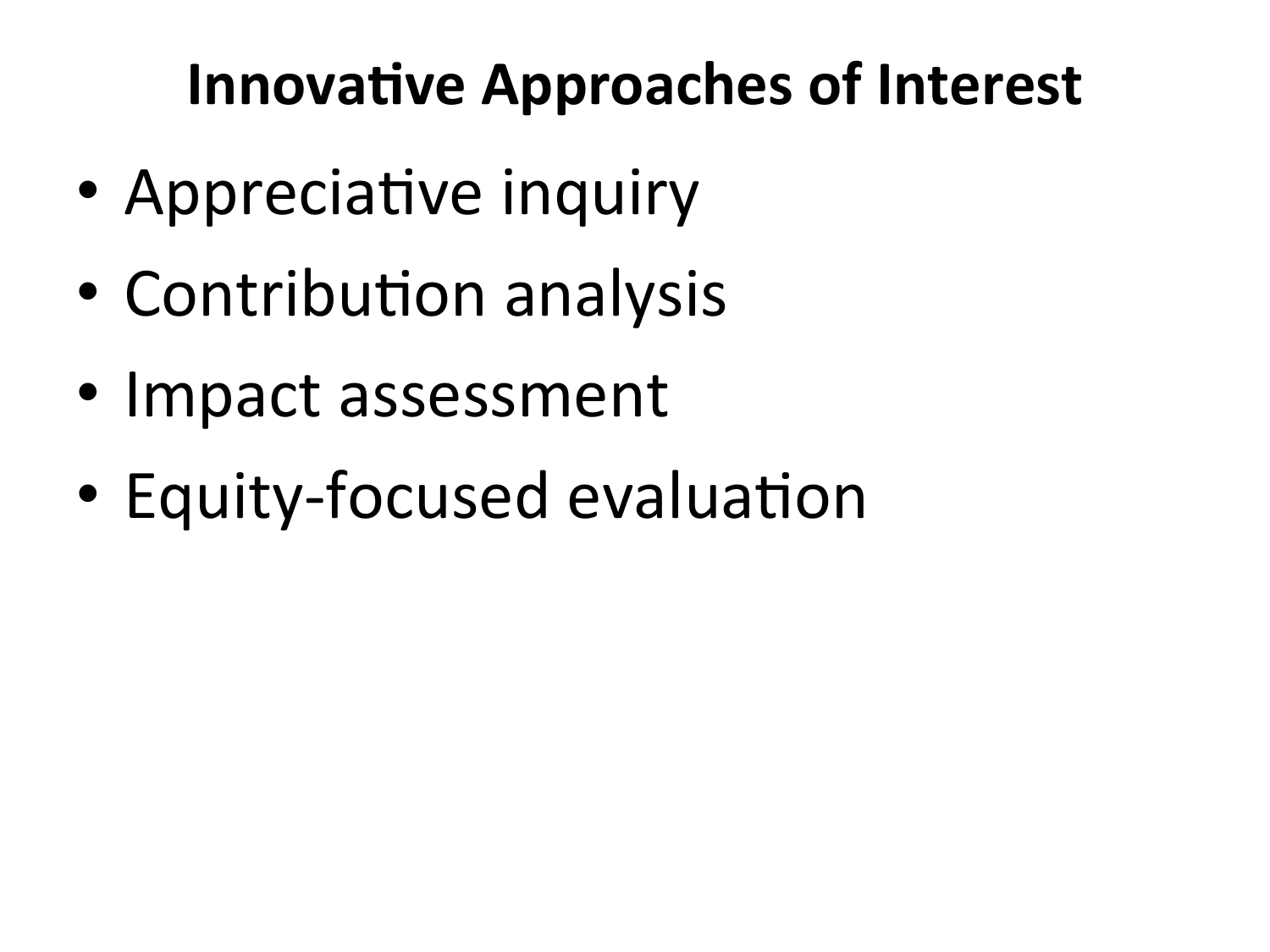## Innovative Themes

- Climate change
- Disaster risk management
- Conservation and natural resources management!
- Livelihoods
- Food security
- Security system reforms
- Peace and development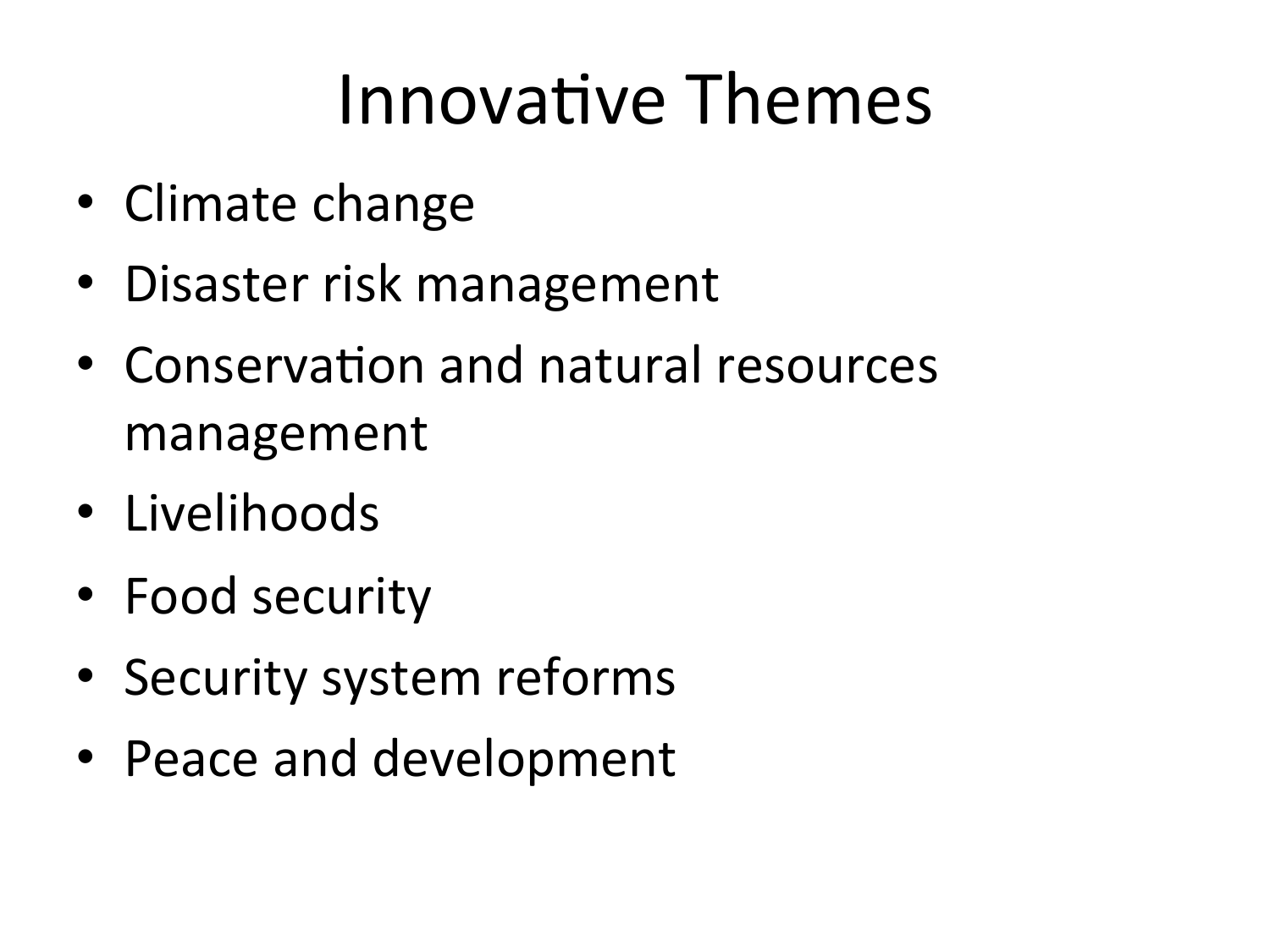# **Challenges**

- Strong and continuous advocacy for long time by small number of organisations established recently
- Capacity of COE members to develop human resources of stakeholders of evaluation
- Getting business by new organisations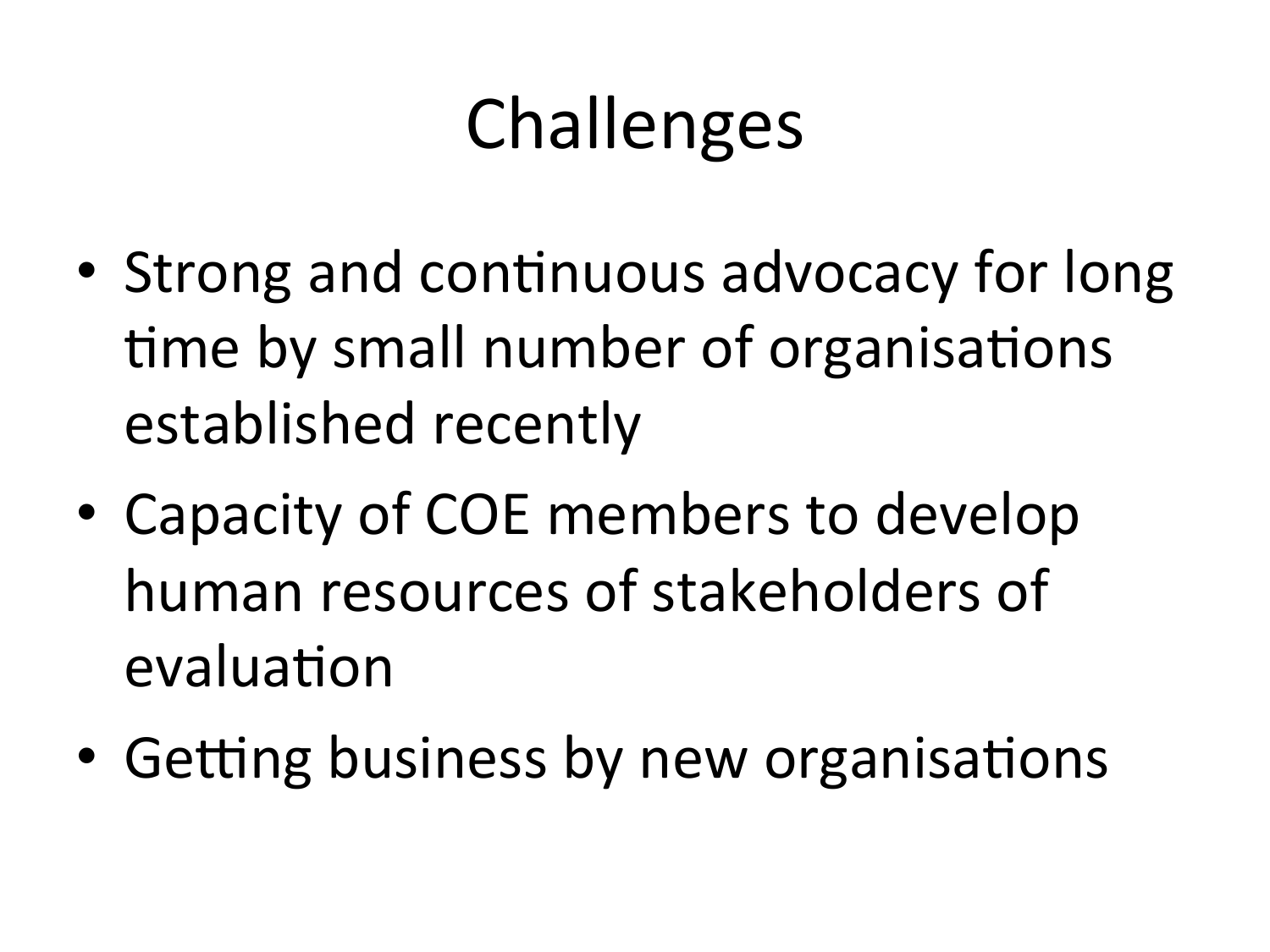### Lessons Learned

- Members need to commit time and funds for long time
- Investment of time and money by founder members do die away in course of time
- External supports both technical and financial would ease promote evaluation in the beginning, being a non-profit organization
- Strong advocacy through network of national organisations to promote quality evaluation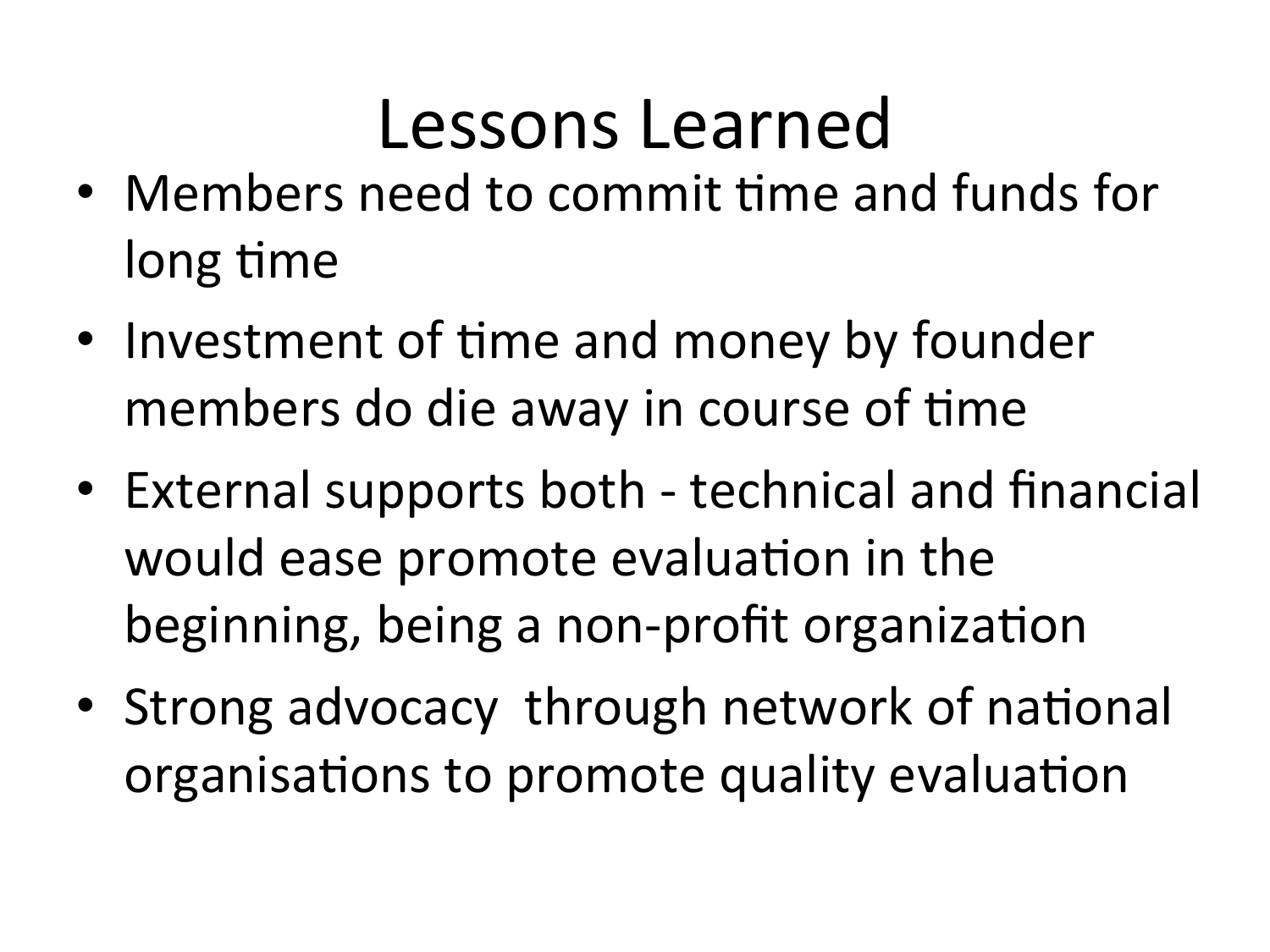# **Recommendations**

- Be prepared for putting both time and funds for **establishing national VOPE**
- Develop network with other likeminded national **organisations**
- Launch strong and continuous advocacy to convince that quality evaluation matters in development **effectiveness**
- Support of Funding agencies for conducting evaluation and building the capacity of national/ sub-national evaluators